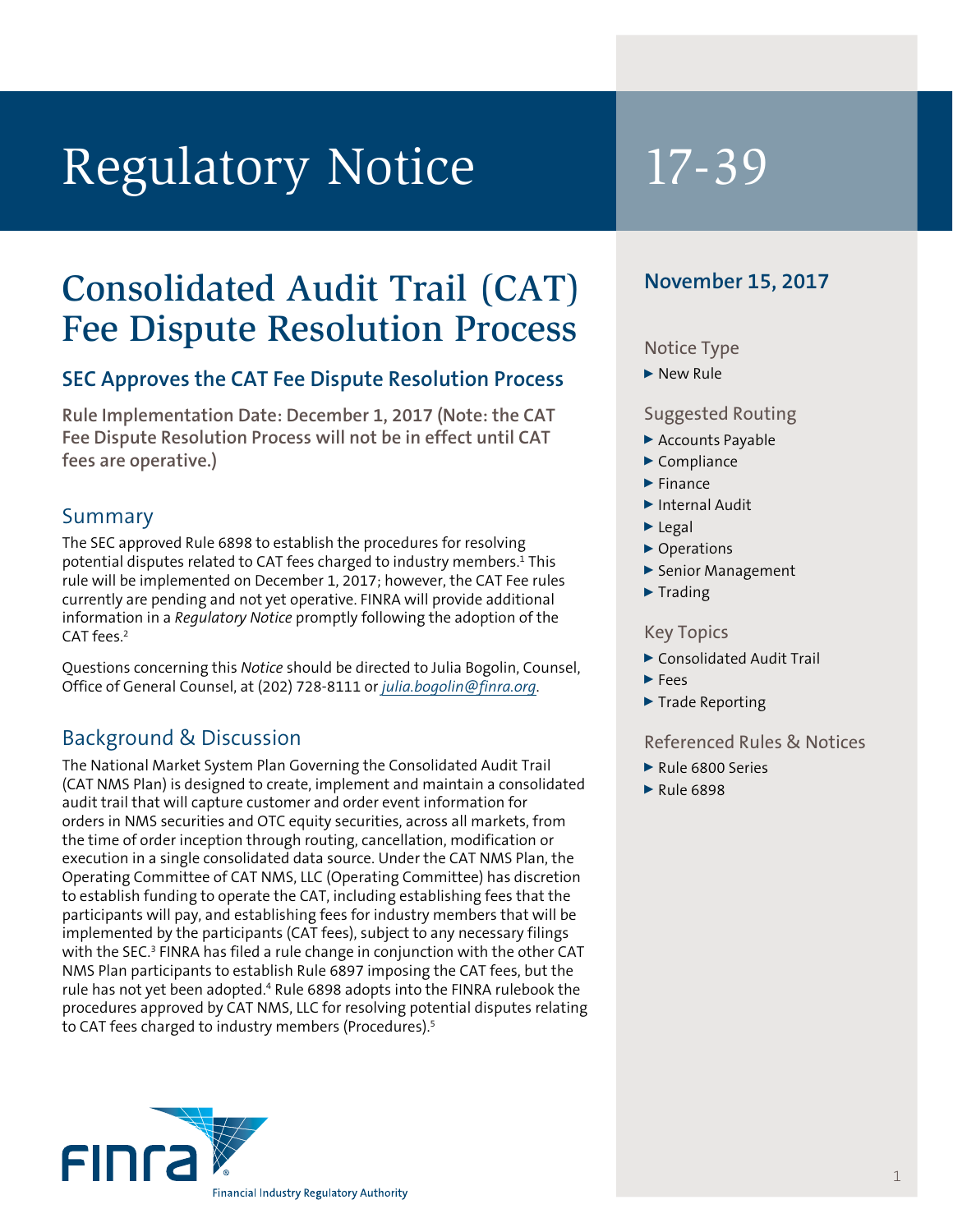On September 14, 2017, the SEC approved Rule 6898 (Consolidated Audit Trail – Fee Dispute Resolution) to establish the procedures for resolving potential disputes related to CAT fees charged to industry members under proposed Rule 6897. Rule 6898 incorporates the procedures adopted by the Operating Committee into the FINRA rulebook; the other CAT NMS Plan participants are also adopting this rule. This rule details the procedure for industry members that dispute CAT fees, including disputes related to the designated tier and the fee calculated pursuant to such tier,<sup>6</sup> to apply for an opportunity to be heard and for review of the disputed CAT fees. The procedures are modeled after the adverse action procedures various exchanges adopted,<sup>7</sup> and will be posted on the website for the CAT NMS Plan.<sup>8</sup>

Under the procedures, an industry member that disputes CAT fees it is charged and that desires to have a hearing on the disputed fees must file a written application with the CAT NMS, LLC *within 15 business days* after being notified of the disputed fees. Please note this application would not be filed with FINRA or any of the other self-regulatory organizations of which the firm may be a member. The application must:

- $\blacktriangleright$  identify the disputed CAT fees;
- state the specific reason(s) why the applicant takes exception to such CAT fees; and
- $\triangleright$  set forth the relief sought.

In addition, if the applicant intends to submit any additional documents, statements, arguments or other material in support of the application, the same should be so stated and identified.9

CAT NMS, LLC will refer applications for hearing and review promptly to a Fee Review Subcommittee.10 The Fee Review Subcommittee will hold hearings promptly and keep a record of the proceedings. The parties to the hearing will consist of the applicant and a representative of CAT NMS, LLC who shall present the reasons for the action taken by the company that allegedly aggrieved the applicant.<sup>11</sup> The parties to the hearing shall furnish the Fee Review Subcommittee with all materials relevant to the proceedings at least 72 hours prior to the date of the hearing. Each party will have the right to inspect and copy the other party's materials prior to the hearing.12 The applicant is entitled to be represented by counsel at all stages of the proceedings.13

The Fee Review Subcommittee will determine all questions concerning the admissibility of evidence and will otherwise conduct of the hearing. Each of the parties will be permitted to make an opening statement, present witnesses and documentary evidence, cross examine opposing witnesses and present closing arguments orally or in writing as determined by the Fee Review Subcommittee. The Fee Review Subcommittee also will have the right to question all parties and witnesses to the proceeding. The formal rules of evidence will not apply. $14$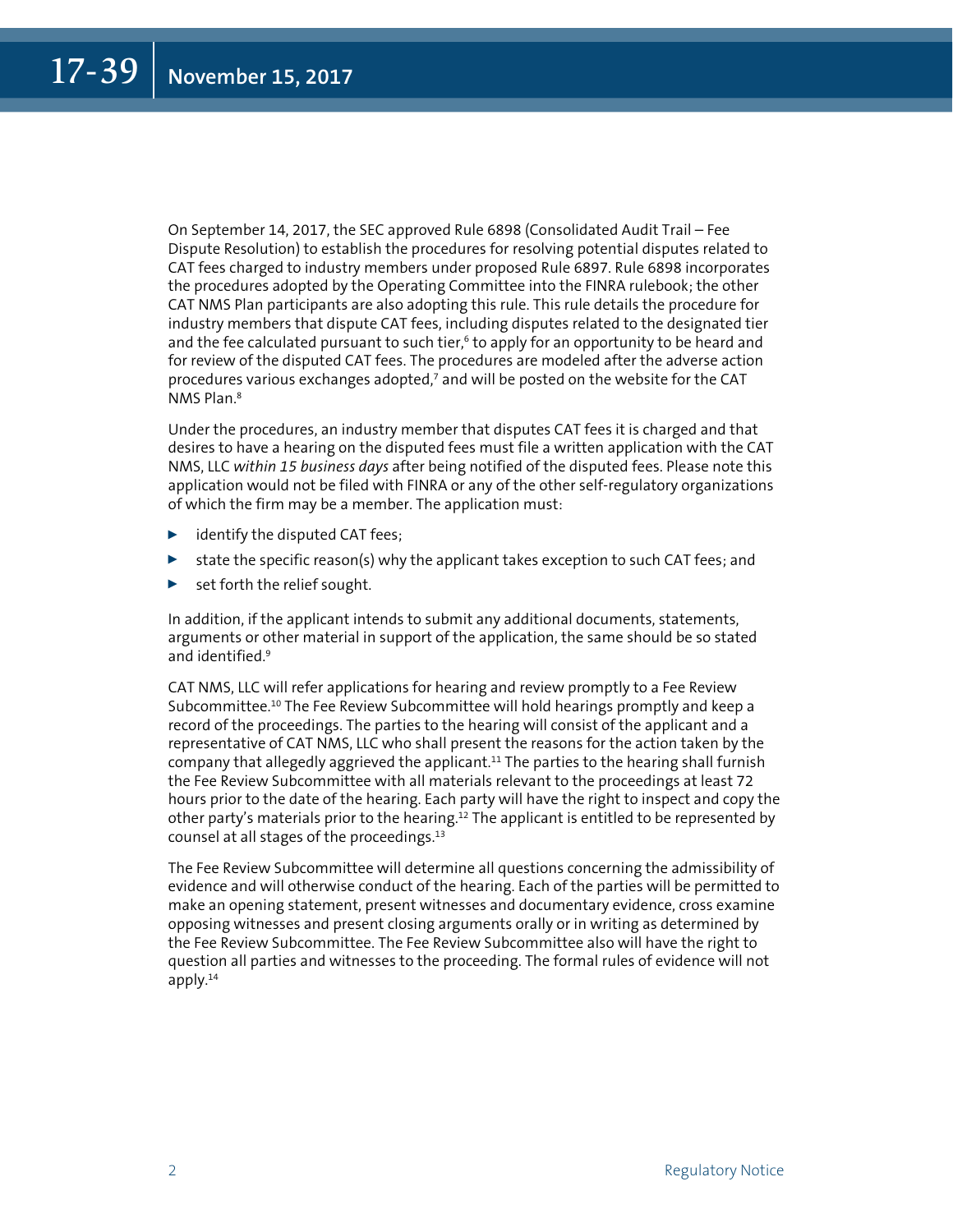The Fee Review Subcommittee must set forth its decision in writing and send the written decision to the parties to the proceeding. Such decisions will contain the reasons supporting the conclusions of the Fee Review Subcommittee.<sup>15</sup> The decision of the Fee Review Subcommittee will be subject to review by the Operating Committee either on its own motion within 20 business days after issuance of the decision or upon written request submitted by the applicant within 15 business days after issuance of the decision. The applicant's petition must be in writing and must specify the findings and conclusions to which the applicant objects, together with the reasons for such objections. Any objection to a decision not specified in writing will be considered to have been abandoned and may be disregarded. Parties may petition to submit a written argument to the Operating Committee and may request an opportunity to make an oral argument before the Operating Committee. The Operating Committee will have sole discretion to grant or deny either request.<sup>16</sup>

If a review is granted, the Operating Committee will conduct the review. The review will be made upon the record and will be made after such further proceedings, if any, as the Operating Committee may order. Based upon such record, the Operating Committee may affirm, reverse or modify, in whole or in part, the decision of the Fee Review Subcommittee. The decision of the Operating Committee will be in writing, will be sent to the parties to the proceeding and will be final.<sup>17</sup>

A final decision regarding the disputed CAT fees by the Operating Committee, or the Fee Review Subcommittee (if there is no review by the Operating Committee), must be provided within 90 days of the date on which the industry member filed a written application regarding disputed CAT fees with the CAT NMS, LLC. The Operating Committee may extend the 90-day time limit at its discretion.<sup>18</sup>

The decisions on CAT fee disputes made pursuant to this rule will be binding on industry members, without prejudice to the rights of any industry member to seek redress from the SEC, or in any other appropriate forum.<sup>19</sup> Finally, an industry member that files a written application with the CAT NMS, LLC regarding disputed CAT fees in accordance with this rule is not required to pay the disputed fees until the dispute is resolved in accordance with the procedures, including any review by the SEC, or in any other appropriate forum. For these purposes, the disputed CAT fees means the amount of the invoiced CAT fees that the industry member has asserted the industry member does not owe to the CAT NMS, LLC. The industry member must pay any invoiced CAT fees that are not disputed when due as set forth in the original invoice.<sup>20</sup>

Once the dispute regarding CAT fees is resolved pursuant to these procedures, if it is determined that the industry member owes any of the disputed CAT fees, then the industry member must pay the disputed CAT fees that are owed, as well as interest on the disputed CAT fees from the original due date (that is, 30 days after receipt of the original invoice of such CAT fees) until such disputed CAT fees are paid at a per annum rate equal to the lesser of (i) the prime rate plus 300 basis points, or (ii) the maximum rate permitted by applicable law.21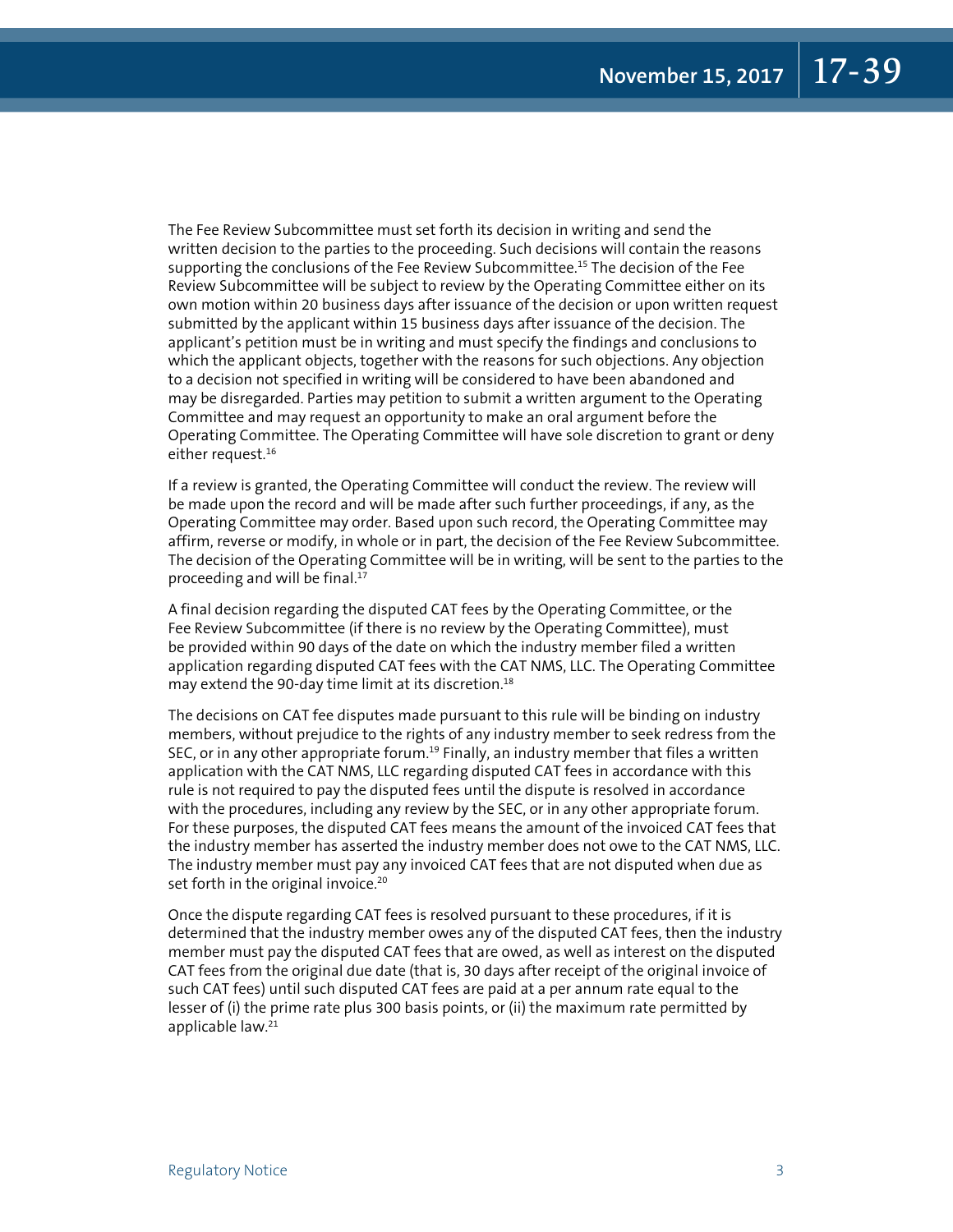As noted above, Rule 6898 relating to the CAT Fee Dispute Resolution Process will be implemented on December 1, 2017; however, Rule 6897 imposing the CAT Fees currently is pending and is not yet operative. FINRA will provide additional information in a *Regulatory Notice* promptly following the adoption of the CAT Fees and Rule 6897.

### **Endnotes**

- 1. *See* Securities Exchange Act Release No. 81616 (September 14, 2017), 82 FR 44010 (September 20, 2017) (Order Approving File No. SR-FINRA-2017-020).
- 2. On October 30, 2017, the participants filed Amendment No. 3 to the National Market System Plan Governing the Consolidated Audit Trail. The proposed amendment details the CAT fees and would add a fee schedule to a new Exhibit B of the Plan which sets forth the CAT fees to be paid by the participants.

 On May 8, 2017, FINRA filed a proposed rule change with the SEC to adopt CAT fees pursuant to new proposed Rule 6897 (Consolidated Audit Trail Funding Fees), which will require industry members that are FINRA members and have order or trading activity that would be reportable to the CAT to pay the CAT fees determined by the Operating Committee. *See* Securities Exchange Act Release No. 80710 (May 17, 2017), 82 FR 23629 (May 23, 2017) (SR-FINRA-2017-011). The SEC subsequently suspended FINRA's CAT fee filing proposing Rule 6897 on June 30, 2017. *See* Securities Exchange Act Release No. 81067 (June 30, 2017), 82 FR 31656 (July 7, 2017) (Suspension Order).

- 3. Section 11.1(b) of the CAT NMS Plan.
- 4. *See supra* note 2.
- 5. Unless otherwise specified, capitalized terms used in this *Notice* are defined as set forth herein, or in the Rule 6800 Series (Consolidated Audit Trail Compliance Rule) or in the CAT NMS Plan.
- 6. Under proposed Rule 6897, CAT fees will be assessed by placing CAT reporters into fixed tiers based on "message traffic" for industry members (other than Execution Venue ATSs) and on market share for Execution Venues (including Execution Venue ATSs). *See* Securities Exchange Act Release No. 80710 (May 17, 2017), 82 FR 23629 (May 23, 2017) (SR-FINRA-2017-011).
- 7. *See, e.g.*, Chapter X of BATS BZX Exchange, Inc. (Adverse Action); and Chapter X of NYSE National, Inc. (Adverse Action).
- 8. The CAT NMS Plan website is available at *<http://www.catnmsplan.com/>*.
- 9. *See* Rule 6898(c)(2).
- 10. *See* Rule 6898(c)(3)(A). The members of the Fee Review Subcommittee will be subject to the provisions of Section 4.3(d) of the Plan regarding recusal and Conflicts of Interest.
- 11. *See* Rule 6898(c)(4)(A).
- 12. *See* Rule 6898(c)(3)(C).
- 13. *See* Rule 6898(c)(4)(B).
- 14. *See* Rule 6898(c)(4)(C).

©2017. FINRA. All rights reserved. Regulatory Notices attempt to present information to readers in a format that is easily understandable. However, please be aware that, in case of any misunderstanding, the rule language prevails.